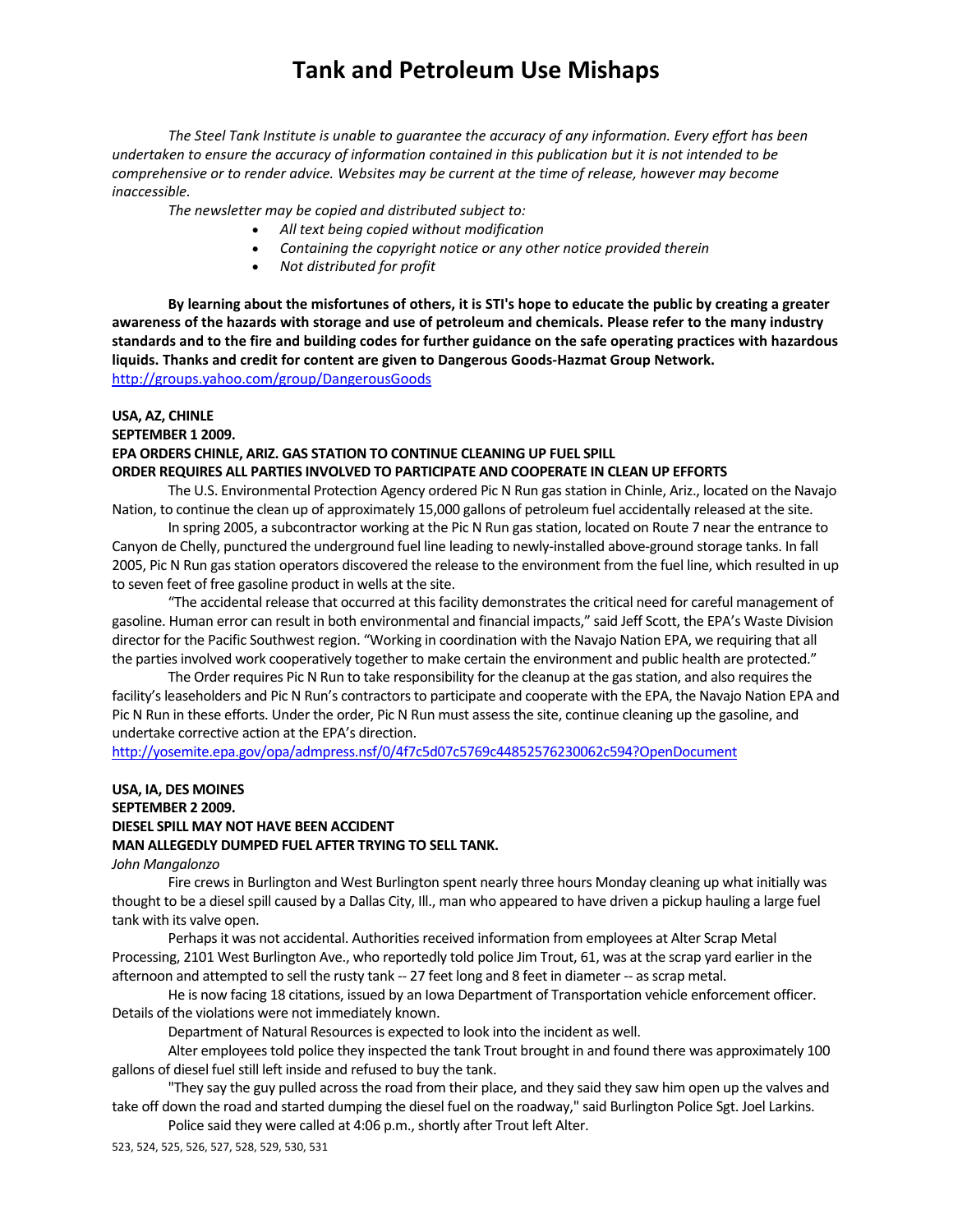Trout went north from West Burlington Avenue to Plank Road. Due to construction north of Burlington, the man pulling the large tanker with a pickup turned around and passed Alter again.

A Des Moines County Sheriff's deputy found Trout and histruck on Roosevelt Avenue near the 2600 block of Agency Street where a traffic stop was conducted.

A Burlington Police officer assisted and immediately noticed several violationsfrom the way the tank was being transported and nonuse of safety chains, among other things, prompting a call to DOT.

"He must have stopped somewhere and shut the valve (off) because there was no spill on Roosevelt (Avenue)," Larkins said.

Burlington Fire Department Battalion Chief Bruce Workman said crews arrived six minutes after the call was received. The last truck left the cleanup operation at 7:08 p.m.

"It (the spill) covered a mile and a half but not a steady stream, but intermittent streams covering about half that distance," Workman said.

It is unknown how much diesel fuel, if any, was left inside the tank.

Police said the trailer and the tank have been cordoned off in a private parking lot. It cannot be moved until Trout, who said he got the tank at no cost in Biggsville, Ill., can assure authoritiesit can be safely transported.

And that includes emptying it.

#### http://www.thehawkeye.com/Story/Diesel‐090109

#### **NEW ZEALAND, KARORO GREYMOUTH**

#### **SEPTEMBER 4 2009.**

#### **MAN KILLED IN GREYMOUTH TANK EXPLOSION NAMED**

Police have named a subcontractor who was killed when the bitumen storage tank he was working to make safer exploded.

He was Kieran John Hudson, 21, of Greymouth.

Police said he was welding on the top of the 18,000 litre tank at the Fulton Hogan Bitumen plant in Main South Road, when it exploded about 9.40am.

Mr Hudson, who had been working to extend guard rails, died instantly.

Fulton Hogan New Zealand chief executive Bill Perry said he understood none of the other people working near the tank were injured .

The accident was a great tragedy, he said.

The company would be working with authorities to find out the cause.

"Emergency services are attending at the moment and myself and other senior managers are on the way to Greymouth.

"The Labour Department have been notified and we will be carrying out a full investigation over the next few days."

A man, who was about 600 metres from the explosion, said a piece of vent flew off the tank and left a big hole in his workplace roof.

"Itsounded like a bloody sonic boom going through the place," the man, who did not want to be named, told Stuff.co.nz.

A man who worked at Coast Glass, about 250m away from the site, said the explosion was "like a bomb going off".

"All we just heard was a big blast," Jarrod Roberts told the website.

"You could just feel the waves coming towards you - it shook everything."

http://www.odt.co.nz/the-regions/west-coast/72579/one-dead-after-greymouth-explosion

#### **PROCESS SAFETY BEACON**

#### **SEPTEMBER 2009.**

#### **OVERFLOW + IGNITION = TANK FARM FIRE! (PART 1) – STORAGE TANK CONTAINING A FLAMMABLE LIQUID OVERFLOWED**

523, 524, 525, 526, 527, 528, 529, 530, 531 A large storage tank containing a flammable liquid overflowed. The spill was not detected until a security guard noticed a strong odor. He immediately reported his concern to operations personnel. Two operators responded, driving a truck to the area to investigate. Within minutes, there was a loud explosion followed by a fire. It is believed that the truck provided the ignition source. It took emergency response personnel a day and a half to extinguish the fires which spread through the tank farm. More than a dozen employees were hospitalized and there was significant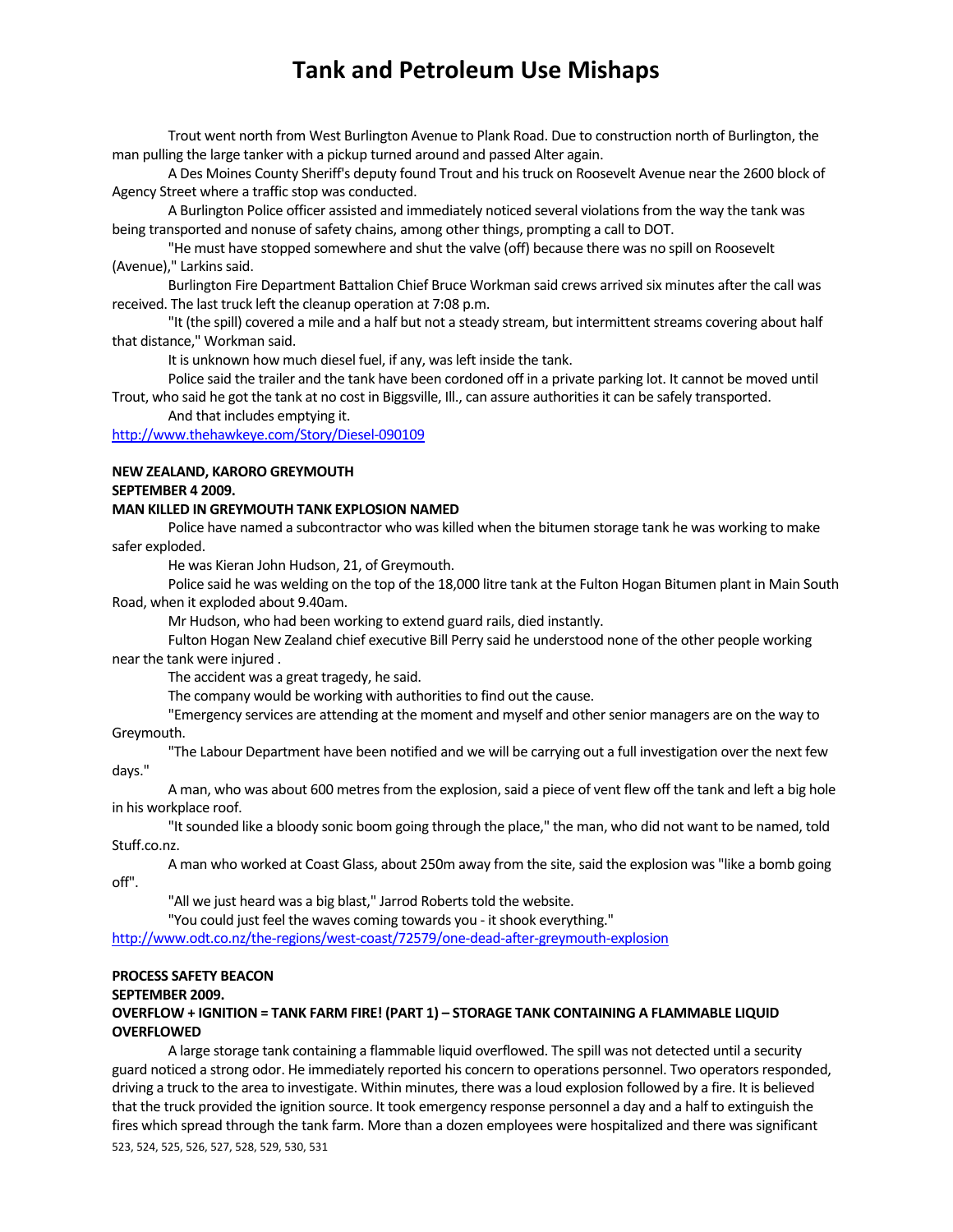property damage. The incident investigation found that the tank was being filled and, unknown to the operators, the tank level gauge AND the high level alarm had failed. The operators did not monitor the filling operation closely because they believed that the tank still had plenty of capacity.

http://www.aiche.org/uploadedFiles/CCPS/Publications/Beacon/BeaconEnglish(1).pdf

#### **USA, MO, WEBSTER COUNTY SEPTEMBER 8 2009. SEYMOUR FIRE TOUCHES OFF EXPLOSIONS**

*Kevin Schwaller*

A Webster County man issafe after a fire burnt down his workshop and caused several explosions.

Authorities estimate the blaze drew more than 50 emergency workersto the scene about three miles north of Seymour, Missouri.

Ashes and charred metal are all that's left of a dangerous situation. As firefighters battled flames on a Webster County property Monday morning, they knew hundreds of gallons of fuel rested nearby.

"I could feel the heat plum down here to the house," said Richard Dinwiddie, the property owner.

"The gastank did BLEVE," said Asst. Chief Larry Reeves, of the Webster County Fire Protection District.

Reeves says when the flames reached one of the tanks it exploded, sending a fireball about 200 feet into the

air.

"The owner said he was transferring fuel in from one tank to another," said Asst.Chief Reeves.

Dinwiddie wasin his workshop when the fire broke out. He says a spark from a transfer pump set a gas can on fire and started the place ablaze.

"It scared me, in fact my legs are still shaking," said Dinwiddie.

Dinwiddie says when the fire started, an MFA Oil truck wasstill inside, filled with 600 to 800 gallons of

### gasoline.

"I just hit her in reverse and went backwards and got it out, took it up to the county road and left it," Dinwiddie said.

"If he hadn't got that truck out we would've had a massincident take place," said Reeves.

Even after getting out the gas truck, Dinwiddie went back into the shop.

"I had to get my 08' truck out," Dinwiddie said.

He had to save his pickup.

"I had about \$10,000 to \$15,000 worth of toolsin [my shop]," said Dinwiddie.

Despite the loss, Dinwiddie and his family are happy no one was hurt.

"I'm alive and that's the good part," said Dinwiddie.

Dinwiddie says he'll replace the tools one by one, but at 72, he's in no hurry.

Five different departments responded to the fire. A neighbor says he heard a boom from about a quarter mile

away.

Firefighters say other chemicals caused several small explosions in the fire. Dinwiddie works for MFA Oil part time. He says his property has been in the family for about 150 years. http://ozarksfirst.com/content/fulltext/?cid=183352

### **USA, OH, SALT LAKE CITY SEPTEMBER 12 2009.**

### **DIESEL FUEL LEAKS INTO STORM DRAIN**

Salt Lake City fire and Health Department crews were working Friday afternoon to stop diesel fuel from leaking onto Interstate 15 and into valley storm drainage. Fire spokesman Mark Bednarik said a hole in a diesel tank was allowing the fuel to leak onto northbound lanes of the freeway near 2100 South. It was not immediately clear what caused the hole in the tank, nor how much fuel had leaked out, Bednarik said. Hazardous‐materials crews quickly stopped the fuel from further dripping into drainage systems. Salt Lake Valley Health spokeswoman Kate Lilja said there was no significant environmental damage from the leak. While the fuel did leak into the storm drain, she said it did not reach a drainage pond, so it did not pose a threat to the public and that it would be fairly simple to clean up. http://www.sltrib.com/News/ci\_13317719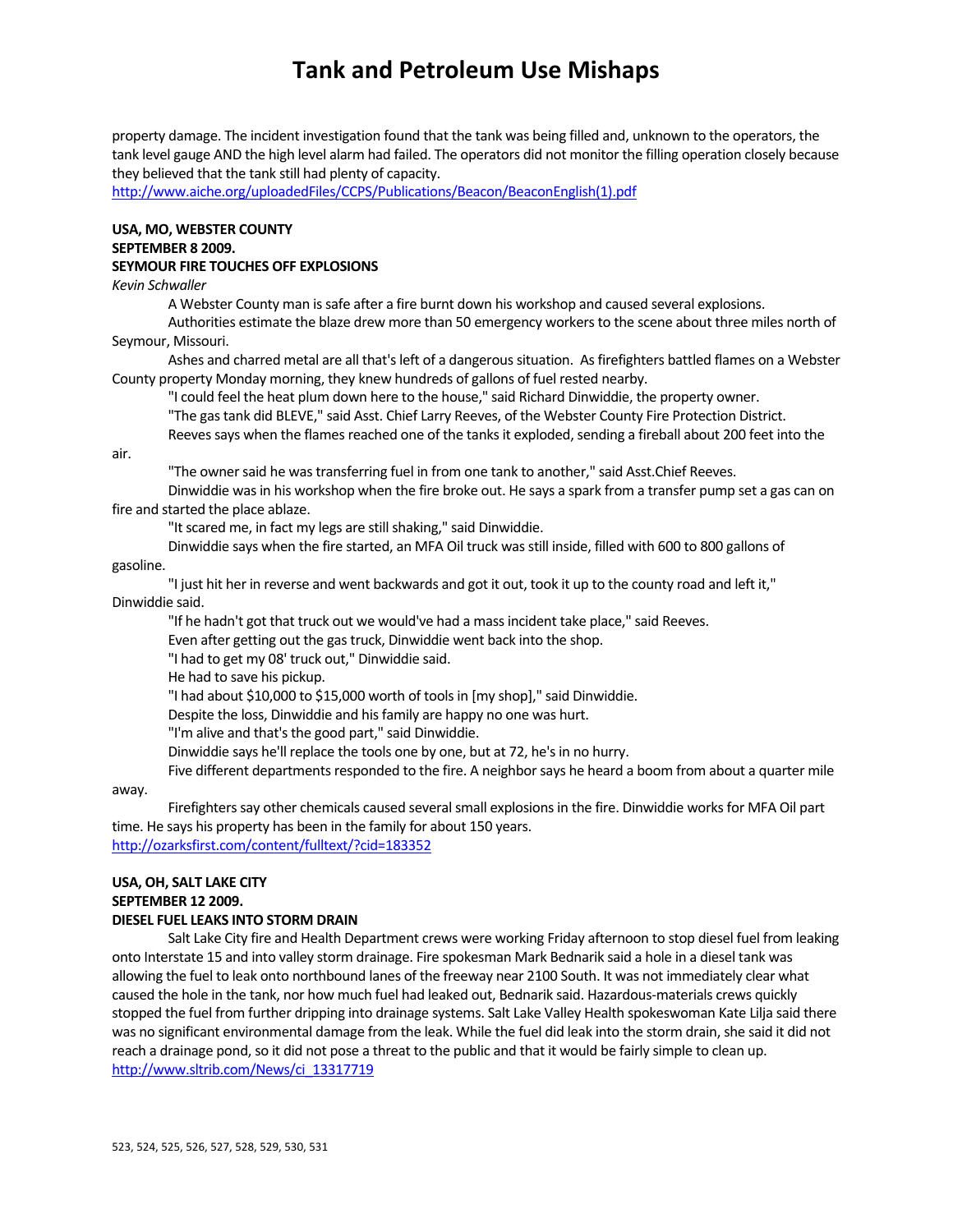#### **USA, TX, SAN ANTONIO SEPTEMBER 16 2009.**

#### **FUEL TANK BLAST BURNS MAN AT S.W. SIDE HOME**

A 46‐year‐old man suffered second‐ and third‐degree burns over 35 percent of his body Monday morning when an old fuel tank exploded at his Southwest Side home, authorities said.

Henry Perez wasflown to Brooke Army Medical Center around 9:30 a.m., when lingering fuel or fumes caused an explosion in the 12000 block of Briggs Avenue, according to Bexar County officials.

Perez, a co-pastor of Galvan Revival Church, was cutting old tanks that he believed to be empty to use for scrap metal when hisson, 25‐ year‐old Encarnacion Perez, heard a loud noise. " I heard a big boom and ran outside," Perez said. "He was breathing and walking, but you could tell he had a shock." http://www.mysanantonio.com/news/local\_news/59293517.html

**NEW ZEALAND, HAMILTON SEPTEMBER 16 2009.** 

**WORKER DEAD IN FUEL TANK EXPLOSION**

Mr Crown had just started work on dismantling this tank when it exploded. Frantic workmates failed to save a man who was killed when a fuel tank exploded in the Hamilton suburb of Pukete today. The man had just started work on dismantling a tank in Kamiro Stshortly after 2pm when it exploded and he was hit by a flying lid. The Fire Service's Waikato area commander, Roy Breeze, said it was believed that the man had been using welding gear which ignited petrol fumes in the tank causing the explosion. The man's workmates tried to resuscitate him and ambulance officers and firefighters worked on him for some time but he could not be revived. Mr Breeze said the tank was one of several being broken down for scrap metal. "It looks like he started to work on this tank, probably with a gas torch, and the tank has exploded," Mr Breeze said. "Part of the tank has hit the person. "When you get an enclosed container that has had even the smallest amount of flammable liquid in it, and then to introduce a flame or spark or something like a gas cutter, you are asking for a huge explosion." He said the tank looked like it had been opened with a can opener. Police said the man's name would be released when relatives had been told. The Department of Labour was investigating. http://www.stuff.co.nz/nelson-mail/news/national-news/2867446/Worker-dead-in-fuel-tank-explosion

### **BELIZE, BELIZE CITY SEPTEMBER 16 2009. BUTANE EXPLOSION BLOWS DELIVERY MAN TO BITS.**

#### *Jacqueline Godwin*

This morning at 10:00, residents within a three block radius of the corner of Mopan and Mahogany Streetsin the Lake Independence area of Belize City heard a massive "boom". Many reported feeling their house shake and almost everyone we spoke to thought it was a hand grenade tossed somewhere very close to them. But they were wrong; the thundering boom wasthe sound a 50 pound butane cylinder exploding at Brown's Butane Service. That alone isfrightening, but the tragedy isthat an employee of Brown's who was handling the tank when it ruptured was killed by the force of the explosion.

7News was on the scene and here's more.

#### *Jacqueline Godwin Reporting,*

"Twenty five year old Elton Herrera, an employee of Brown's Butane Gas Service was carrying the fifty pound cylinder when it exploded – and exploded into the air like a rocket – hurling Herrera to his death. His mangled remains were strewn across the street. Neighbours say was he launched like a projectile, across the street and into the air as high as 20 feet. Some of his internal organs were found a block away near the canal.

"He wasliterally blown to bits as hundreds of droplets of the victim's blood were splattered one of the company's delivery trucks and two other vehicles parked by Brown's Butane Gas Service on Mopan Street. **Michael Middleton, Operations Officer – Fire Department**

"He was filling a tank, I understand they placed it in the back of the pickup truck for delivery and they found out that it was leaking and he went into remove the leaking tank and that is when the bottom of the tank gave way, threw *him some 75 feet away and the tank carried on two blocks."*

That's two blocks, plus a canal- which adds up to about 500 feet between where it was launched from and where it finally landed and destroyed this wooden veranda of this one storey house at the corner of Sarstoon and St. Jude Street. Luckily no one was home at the time. When the cylinder was examined by fire officials they noticed that the bottom of the tank was completely gone.

523, 524, 525, 526, 527, 528, 529, 530, 531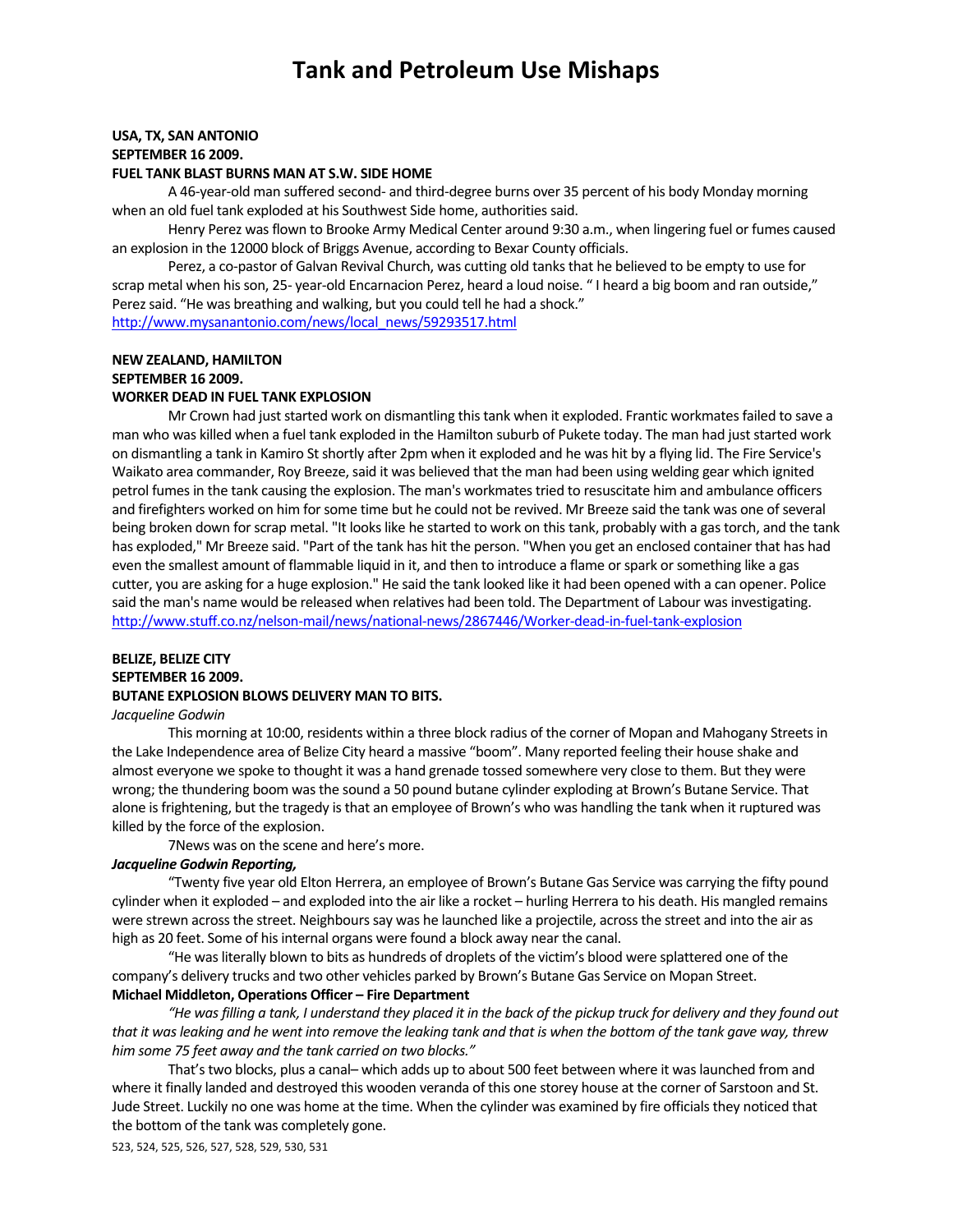#### **Michael Middleton,**

"From what we observed, first of all we noticed that the tank was basically rusty and when we found it we did an inspection of the tank and what we found is that the tank seems to have been re-welded; a new bottom seems to have been placed on it and what happened is probably the original bottom had a hole and the owner had it repaired by removing the old bottom and had another bottom placed on it and that was basically the weak spot and that gave *way."*

#### **Walter Brown, Spokesperson ‐ Brown's Butane Service**

"I don't know if it was welded. I didn't see it, I wasn't here. However if it was welded I am sure they would not have filled it. So if somebody says it is welded, I don't know. I would have to look. I haven't been able to do that yet. But *we would not fill a welded tank and we don't weld any around here."*

According to Walter Brown he was not present when it happened, but the company did inspect the cylinder before it was filled and at that point everything appeared normal.

#### **Walter Brown,**

"This is the line that goes from the tank that we are going to fill but it also has a pressure, it can pressure the tank so we put it into the valve, put the valve into the tank, and we put it on with just pressure, no gas comes out. If it works, it doesn't leak or anything like that, and then we take the water and do the bottom and check the bottom, the sides, and the valves and if everything is okay then we fill it. From my investigation just now and talking to people *around here, they tested the tank before they filled it."*

#### *Jacqueline Godwin,*

"So what happened?"

#### **Walter Brown,**

"Like I said I wasn't here, I don't know but if I don't know it is not right for me to comment on that. However it is a tragic accident. The best we can do is convey our condolences to the family. If we could change it, we would."

Four hours earlier Elton Herrera was only three blocks away at home having breakfast. According to Yvonne Dyer and Gregorio Herrera they heard the explosion but never thought that their son's life had just ended. **Yvonne Dyer, Mother**

*"Well he usually getsto work for 8 o'clock and so he left before 8."*

#### *Jacqueline Godwin,*

"How long has he been working with Brown's Butane?"

#### **Yvonne Dyer,**

"Probably about two to three months. He usually just delivers so I don't know. He is not a person that talks a lot *so I don't know. He complains now and again but he is notsomebody who talks a lot."*

#### *Jacqueline Godwin,*

"So when you heard the explosion this morning, this is the last thing you would have expected to hear about your son?"

#### **Yvonne Dyer,**

"Yes ma'am because I don't know he worked with the gas part, I just know he delivers so I didn't know. I just heard the explosion and I came out and I said maybe it was a blow-out but then a little while after that I smelt gas and *so one of hisfriends came and told me it is Elton, he is dead."*

#### **Gregorio Herrera, Father**

"I was sitting right over here and he was sitting over here eating breakfast and like I said, I wake up with a funny feeling this morning. I just watched my son in his face and it is like I said, he said to me, 'Daddy why you the watch me.' I said I don't know son. I told him I was running a little joke but then after breakfast he said he was going and I said *alright. I didn't know that wasthe last time I would see my son alive.*

I heard the explosion but what I didn't know, a few moments after I smelt gas and then one of his friends run to come tell me that Elton dead. I didn't say nothing, I sit down same place and I never even got up."

But is Brown's Butane Gas Service responsible for the death of Elton Herrera?

#### **Walter Brown,**

"I don't think we are responsible. First thing, we don't own the tanks. The tank is the private property of *whoever it isthat we are filling."*

#### **Michael Middleton,**

523, 524, 525, 526, 527, 528, 529, 530, 531 "Jackie this should have never occurred. In the past we had many dialogue with all the butane companies and safety as you know is one of the fire service's main issue but from our point of view, these butane companies, they seem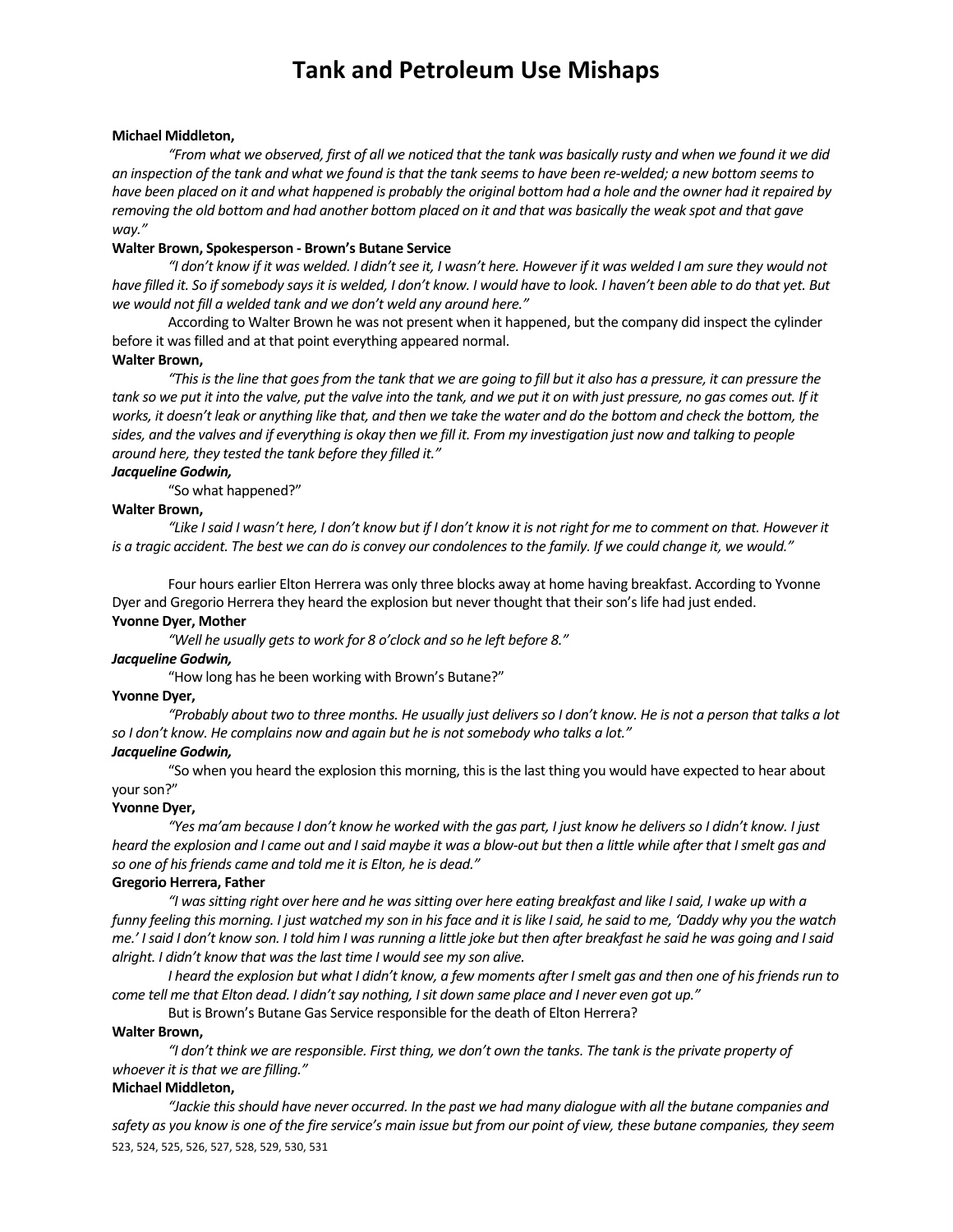to be very negligent. They do not worry about safety, all they worry about is profit and I am not knocking where the incident happened, I am not knocking Mr. Brown. I am putting it out there that butane companies, all butane companies *operating in Belize need to be more safety conscious."*

#### **Walter Brown,**

"We did what we were supposed to do, we tested it before we filled it. It would appear that after they filled it, they found that it could not take the pressure and they were taking it out as understand, they were taking it off the truck *when the accident happened."*

#### *Jacqueline Godwin,*

"But that couldn't have been determined before during inspection?"

#### **Walter Brown,**

"No it wouldn't come out. When you fill the cylinder then whatever other weakness it had would come out then. But if you just pressurize it under normal circumstances, if it is not weak you would not see anything." **Michael Middleton,**

"The company said they tested the cylinder, they said it passed their test, I will arque with that. But from what our inspection shows, the tank had a fault. Maybe the company overlooked but from what we can see the tank did have *a fault and should not have been filled."*

#### **Walter Brown,**

"We do not own any tanks. So this is the point we have to make; we don't own any tanks. We don't recycle tanks. All the tanks belong to somebody and now we have to go pick it up, test it, fill it, and take it back." But what is not disputable isthat a tank that more than likely was welded exploded and claimed the life of Elton Herrera. It is a tragedy that the National Fire Service has been sounding its alarm for quite sometime.

#### **Michael Middleton,**

"Be safe inspect your tanks. If tanks come in rusty, if they come in with leaks, do not fill these tanks."

Elton Herrera's family believe the company could have prevented their son's death.

#### **Yvonne Dyer,**

"It is an accident as far as I see it. It is an accident but probably they are responsible in some kind of way because you are supposed to know what somebody does or what they can't do. But as I am concerned it is an accident and I guess that is how it is supposed to be. But I think they are kind of responsible some way. They are responsible because if you are not trained to do gas, you are not supposed to put somebody to do it. I think you should be trained to *go around gas."*

#### *Jacqueline Godwin,*

"So you're saying your son never had the experience to fill the tanks?"

#### **Yvonne Dyer,**

"I don't know, I don't really know. He never said anything about filling tanks before so I don't know."

#### **Gregorio Herrera,**

"If that's the way, if those cylinders are not properly secured before then they shouldn't fill it and a man like whom he is in the gas industry for years, he should know or have somebody out there with experience to check these *cylinders and see if they are sealed properly and thingslike that right."*

Elton Herrera had just started working at Brown's Butane Gas Service two to three months ago. Jacqueline Godwin reporting for 7News.

It isimportant to note that there was no spark or flame which ignited the tank. Once the bottom of the tank ruptured – the gas escaped rapidly into the air, expanded and caused the rocket‐like explosion. So what about that Butane depot in your neighbourhood or those in residential areas all across the country? Well, today's tragedy has certainly caught the attention of the authorities to what they consider to be a major public safety issue.

Tomorrow morning at 9:00, a meeting will be held at City Hall with the Fire Department, NEMO, and the BDF. Presently, the Fire Department and the Department of the Environment approves and inspects butane depots.

Late this evening Brown's Butane Gas Company issued a press release in which it expresses its condolences to the Herrera family for the loss of their son. According to the company, in more than twenty years of operation, they have had a clean safety record and this is the first major incident.

523, 524, 525, 526, 527, 528, 529, 530, 531 And according to Brown's Butane Gas Company, each empty tank which is brought in for filling is checked for leakage and the integrity of its structure. It is first pressurized and scrutinized carefully before being filled and the company states that it maintains a strict policy of refusing to fill tanks which are corroded or damaged in anyway.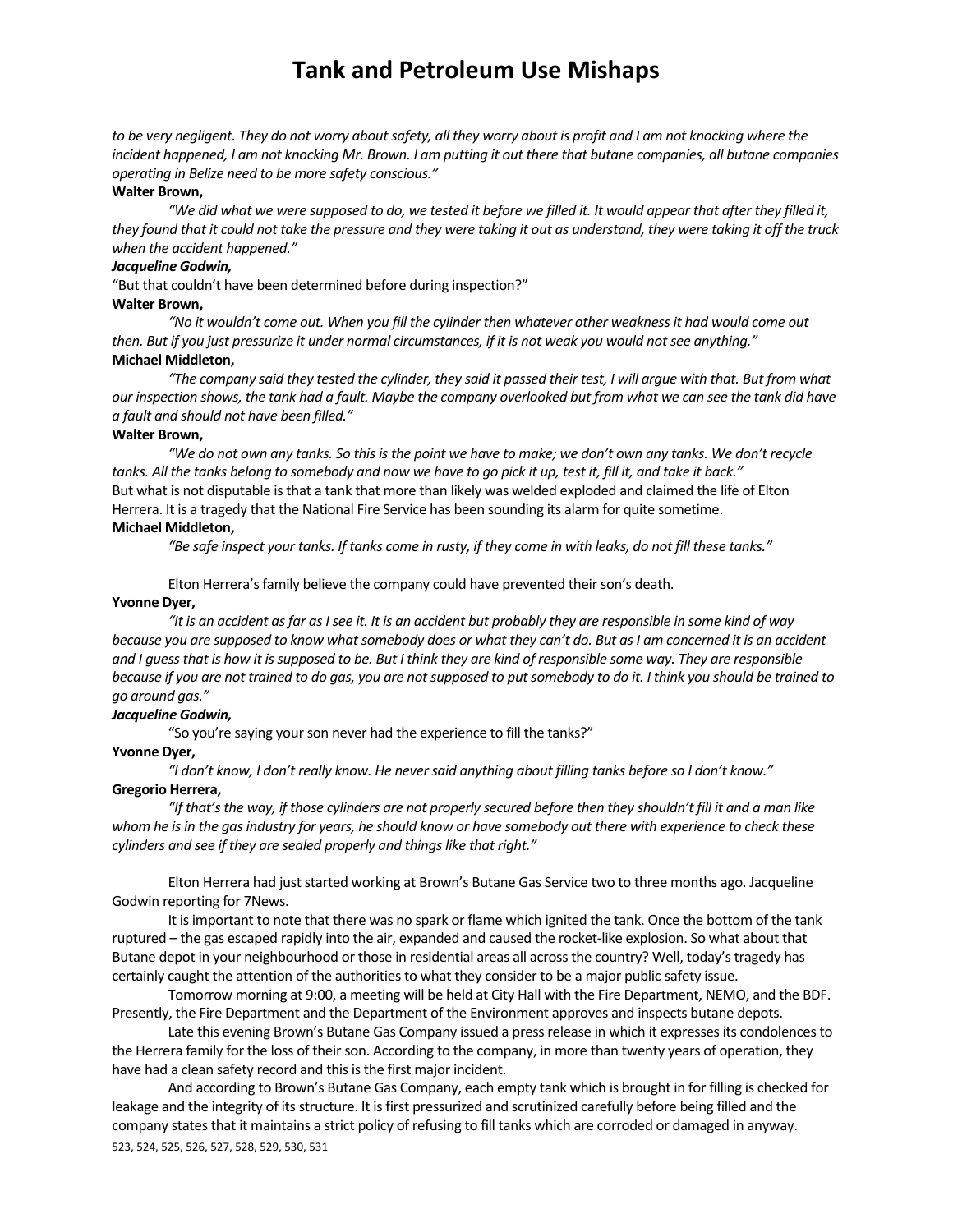Meanwhile the National Fire Service continues the investigation and is scheduled to meet with the police on Tuesday to determine whether or not any charges will be levied against brown's butane gas company. http://7newsbelize.com/sstory.php?nid=15015

### **USA, FLA, JACKSONVILLE SEPTEMBER 16 2009.**

#### **CSB RELEASES FINAL REPORT ON T2 LABORATORIES EXPLOSION**

The massive December 2007 explosion and fire at T2 Laboratoriesin Jacksonville, Fla., was caused by a runaway chemical reaction that likely resulted from an inadequate reactor cooling system, investigators from the U.S. Chemical Safety Board (CSB) said in a final draft report released on September 15. The board is to vote on the report findings and recommendations at a public meeting in Jacksonville on Tuesday evening, September 15.

Concluding that T2 did not recognize all of the potential hazards of the process for making a gasoline additive, the report calls for improving the education of chemical engineering students on reactive chemical hazards. The explosion and fire on December 19, 2007, killed four T2 employees and injured four others. In addition, 28 people working at nearby businesses were injured when building walls and windows blew in. The blast sent debris up to a mile away and damaged buildings within a quarter‐mile of the facility.

"This is one of the largest reactive chemical accidents the CSB has investigated," said chairman John Bresland. "We hope our findings once again call attention to the need for companies to be aware of how to control reactive chemical hazards." In 2002 the CSB completed a study of reactive chemical hazards, which identified 167 accidents over a two-decade period and made recommendations to improve reactive chemical safety.

The draft report on the T2 Laboratories explosion calls on the American Institute of Chemical Engineers(AIChE) and the Accreditation Board for Engineering and Technology (ABET) to work together to include reactive chemical education in baccalaureate chemical engineering curricula across the country.

The CSB found that although the two owners of the company had undergraduate degrees in chemistry and chemical engineering, they were nonethelesslikely unaware of the potential or the consequences of a runaway chemical reaction. The CSB noted that most baccalaureate chemical engineering curricula in the U.S. do notspecifically address reactive hazard recognition or management.

Chairman Bresland said, "It's important that chemical engineers recognize and are aware of the proper management of reactive hazards."

Investigation supervisor Robert Hall, PE,said, "Our recommendations aim to addressthe gap in the chemical engineering curriculum. If future chemical engineers are given the proper educational tools, they will be able to more fully comprehend the hazards that exist during a chemical manufacturing process."

The draft report and safety recommendations will be considered for approval by the board at a public meeting on September 15 in Jacksonville. The meeting will begin at 6 p.m. at the Marriott Hotel located at 4670 Salisbury Road. All findings, causes, and recommendations remain preliminary pending approval by the board. The board will ask for public comments on the investigation at the public meeting.

The CSB also on September 15 released a 3-D computer animation depicting the events that led to the accident. Following approval of the report, the CSB plansto release a new nine‐minute safety video, "Runaway: Explosion at T2 Laboratories," containing the 3‐D computer animation and a description of the causes, consequences, lessons, and recommendations resulting from the accident.

The accident occurred during T2's production of MCMT, a gasoline additive, which the company manufactured in batches using a 2500‐gallon reactor. On the day of the accident, T2 was producing its 175th batch of the chemical when operators reported a cooling problem.

Hallsaid, "Despite a number of near‐misses during earlier production efforts, T2 failed to recognize the underlying runaway reaction hazard associated with its manufacturing process."

Chemical testing by the CSB found that the recipe used by T2 created two exothermic, or heat‐producing, reactions; the first was an intended part of producing MCMT but the second, undesired reaction occurred if the temperature went above 390 degrees Fahrenheit, slightly higher than the normal production temperature. The cooling system likely malfunctioned due to a blockage in the watersupply piping or a valve failure. The temperature and pressure inside the reactor began to rise uncontrollably in a runaway chemical reaction. At 1:33 pm, approximately ten minutes after the initial cooling problem was reported, the reactor burst and its contents exploded.

523, 524, 525, 526, 527, 528, 529, 530, 531 The CSB is an independent federal agency charged with investigating industrial chemical accidents. The agency's board members are appointed by the president and confirmed by the Senate. CSB investigations look into all aspects of chemical accidents, including physical causes such as equipment failure as well as inadequacies in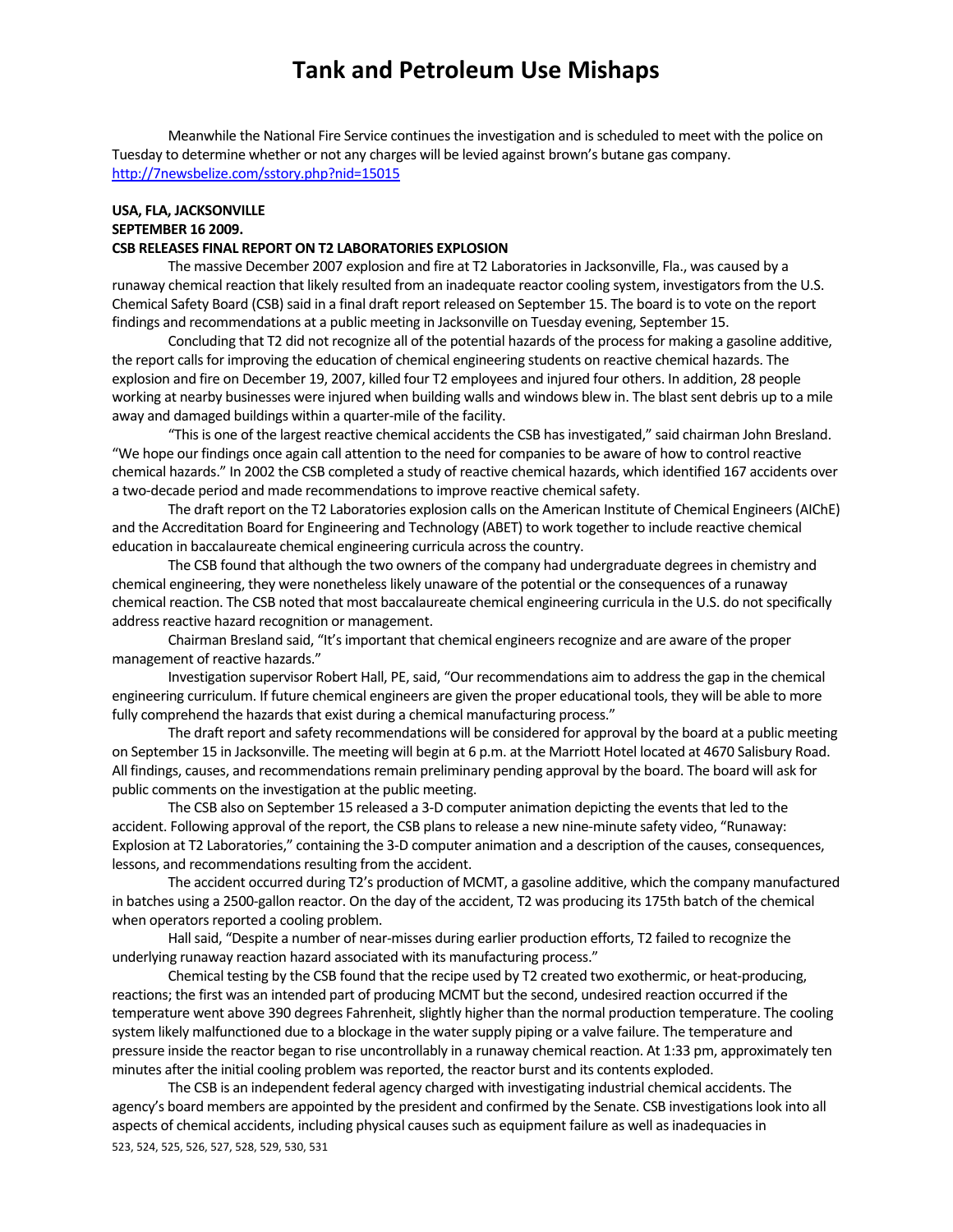regulations, industry standards, and safety management systems.

The board does not issue citations or fines but does make safety recommendations to companies, industry organizations, labor groups and regulatory agencies such as OSHA and EPA. For more information, visit www.csb.gov. http://www.reliableplant.com/article.aspx?articleid=20022&pagetitle=CSB+releases+final+report+on+T2+Laboratories+ explosion

### **NEW ZEALAND, HAMILTON SEPTEMBER 16 2009.**

### **POLICE NAME WORKER KILLED IN TANKER BLAST**

#### *James Ihaka*

Police have named a man who was killed when a disused fuel tanker he was working on exploded in the Hamilton suburb of Pukete.

He was Kenneth Joseph Crown, 55, who was a metal recycler from Hamilton.

Firefighters and ambulance staff were called to the blaze at Petroleum Services' dangerous goods yard in Kaimiro St, Hamilton, at 2.10pm yesterday.

The yard stores recovered underground tanks and LPG and petroleum tankers.

Mr Crown had just started work on dismantling a tank when it exploded and he was hit by a flying lid. The disused 5000-litre petroleum container had "cut up for scrap" written in pink spray paint on it.

"It lookslike he started to work on thistank, probably with a gastorch, and the tank has exploded," Waikato fire area commander Roy Breeze said.

"When you get an enclosed container that has had even the smallest amount of flammable liquid in it, and then to introduce a flame or spark or something like a gas cutter, you are asking for a huge explosion."

Petroleum Services manager David Kraakman said Mr Crown was working as a contractor for a company called CMA Recycling at the site in Pukete.

"We're very sorry for his loss. We have a very good safety record and there's no way an event like this should have happened at one of our sites.

"I personally didn't actually know the guy, and I think he'd only been working at the site on Monday and Tuesday.

"I understand he was very experienced at what he did," Mr Kraakman said.

A spokesman from Hamilton‐based CMA Recycling said it would release a statement later today.

Witnesses reported seeing Mr Crown's colleagues rush to the scene and try to extinguish the flames and perform CPR on him. But he died at the scene.

Engineer Mark Bate, who works at neighbouring site Voyager Trailers, was outside his workshop when he was nearly knocked off his feet by the explosion.

"The tank actually jumped off the ground, you know ... everyone in here could feel it. The whole thing gave me a hell of a fright," he said.

"Istarted looking over the fence and these guysstarted running out there with fire extinguishers and that but our boss came and dragged us out the front for a safety assembly."

At the same time, Mohammed Javed was across the road in a warehouse about 80m away from the blast. He and a colleague were setting up shop at their new premises.

"The force of the blast actually penetrated the walls here and for a while I thought the roof was going to cave in," he said.

"We went over and took a look and the guys there did a good job extinguishing the flames but you could see this guy lying in a pool of blood ... it's not a good way to start for us out here."

Police, fire and Department of Labour investigators were still onsite early yesterday evening.

Petroleum Services, which says on its website that it is an oil industry specialist, did not return calls yesterday. Signs outside the plant show the building and land are up for lease.

http://www.nzherald.co.nz/nz/news/article.cfm?c\_id=1&objectid=10597572

### **USA, PA, FRANKLIN CO, CHAMBERSBURG**

### **SEPTEMBER 19 2009.**

#### **OIL SPILLS INTO FALLING SPRING CREEK**

*Roscoe BarnesIII*

523, 524, 525, 526, 527, 528, 529, 530, 531 Franklin County firefighters worked feverishly Thursday to stop an oilspill in Falling Spring Creek that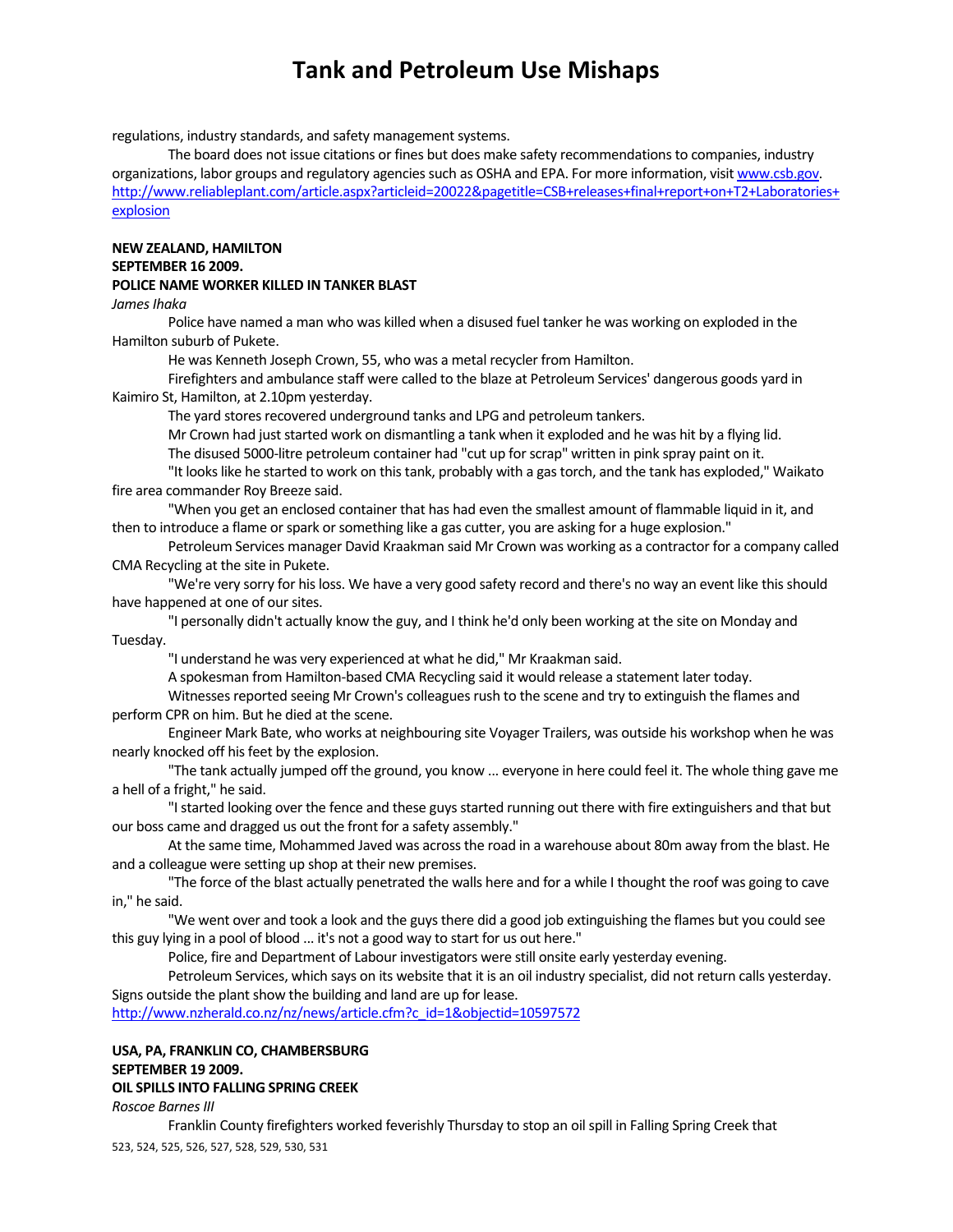originated with Knouse Foods Inc., according to Emergency Service Chief Terry Osborne.

"Knouse Foods has traditionally used recycled oil in the plant. They heat it up to a certain temperature until they can use it," he said. "The process of heating it produces condensation. They noticed that the condensation coming from the heating process contained oil."

People actually saw a "little bit of oil spill" Wednesday, but Knouse had just paved the parking lot, and they thought it was caused by that, according to Osborne. Late Thursday morning, the condensation went down into the storm drain which empties into the creek across Grant Street, Osborne said: "When they noticed it, they immediately began doing remedial work."

People from the Chambersburg electric plant reported it to the Chambersburg Fire Department. Fire personnel traced it back to Knouse Foods.

Because of the nature of the spill and its origin with the condensation, it's been hard to determine the amount of oil that entered the creek, Osborne said. The extent of the damage also was not known Thursday.

A spokesperson for the Pennsylvania Fish and Game Commission said a report on the incident could be released today.

Around 1:45 p.m. Thursday, fire department personnel were seen laying lines of white, floating Pig Spaghetti Booms across the creek in several places to catch the oil and prevent it from spreading down stream.

About 15 ducks were seen swimming and diving into the slick, oily water which smelled like industrial fumes. Fire personnel moved into the stream wearing rubber boots. The booms, which are used to absorb oil, are made of polyester and polypropylene.

Mike Heck, president of the Falling Spring Chapter of Trout Unlimited, planned to visit the stream this morning. He said the environmental issues would likely involve ducks, wild trout and minnows.

Heck described the area of the spill as "open trout waters." It's not the value part of the stream, or the area that Trout Unlimited has tried to protect through the years, he said.

"It certainly could have been worse if it had happened elsewhere. Hopefully someone will be held responsible for it," Heck said. "Kids play in the stream. They fish in this stream."

Falling Spring Creek is one of four world-famous trout streams in this area. The other three include Big Spring Creek in Newville, the Letort Spring in Carlisle, and Yellow Breaches Creek in Carlisle.

Osborne said he gives Knouse credit for the way the company has handled the matter: "They made all of the government contacts they ought to make. They contacted the Department of Environmental, and the Fish and Game Commission."

Knouse also has a cleanup company, EPS of Harrisburg, which arrived at the scene Thursday afternoon, according to Osborne. They will likely put some water in on the far side of the plant and flush the oil out, and then pick it up using a vacuum truck, he said. Osborne expected them to work through the night.

Knouse Food's Chambersburg Plant islocated at 421 East Grant St. According to the company's Web site www.knousefoodservice.com the local plant was built in the early 1900s and purchased in 1949 as one of the first processing plants for Knouse. The Chambersburg plant's production has always been devoted exclusively to one product ‐ apple sauce, according to the Web site.

http://www.publicopiniononline.com/localnews/ci\_13363412

### **USA, PA, PHILADELPHIA SEPTEMBER 24 2009. DEADLY ACID POSES A SAFETY ISSUE FOR SUNOCO**

#### *Andrew Maykuth*

Sunoco's use of deadly hydrofluoric acid at its Philadelphia refinery has come under scrutiny after a March accident that sent 13 contract workers to the hospital.

The Occupational Safety and Health Administration last month cited Sunoco Inc. for four "serious" violations related to the March 11 incident. Sunoco said the 13 workers had received "precautionary" medical treatment after a 22-pound release of hydrogen fluoride, the gaseous form of hydrofluoric acid.

The U.S. Chemical Safety Board last month announced it was investigating two other hydrogen fluoride releases during the summer at refineries in Illinois and Texas.

"Because of its high toxicity, any loss of primary containment for hydrogen fluoride is a serious matter," said John Bresland, chairman of the board, an independent federal advisory panel.

523, 524, 525, 526, 527, 528, 529, 530, 531 The United Steelworkers union, which represents many refinery workers, called Aug. 31 for a nationwide phaseout of the gas, known by its chemical formula, HF. Hydrogen fluoride causesskin and respiratory irritation at low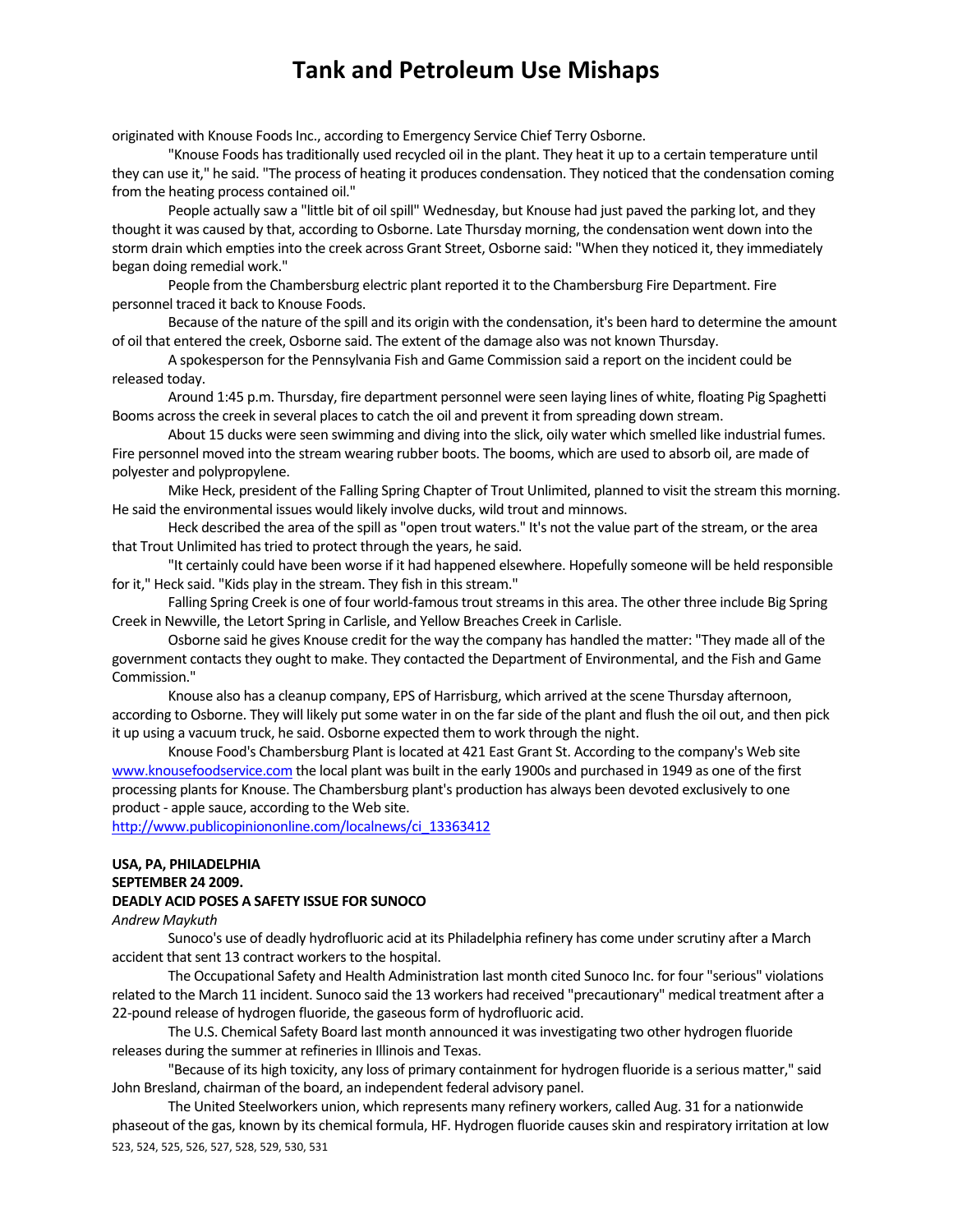exposures. In large doses, it is fatal.

"HF is a bad actor," said Jim Savage, president of Steelworkers Local 10‐1, which represents workers at Sunoco's Philadelphia refinery. "This is the worst thing we deal with in the industry."

The Steelworkers say that safer alternatives are available for hydrogen fluoride, which is used in about a third of U.S. refineries, including the ConocoPhillipsrefinery in Trainer and Valero's Paulsboro refinery. HF serves as a catalyst in alkylation units, which produce a high‐octane gasoline‐blending agent.

The only commercially viable alternative for HF is sulfuric acid, which is less hazardous, but is required in far larger quantities to achieve the same result. The materials are not interchangeable - an alkylation unit is designed to use only one catalyst.

"A mandate for a refinery to switch from hydrofluoric acid to sulfuric acid would result in capital and design costs between \$45 million and \$150 million per refinery, and an increase in operating costs of between 200 and 400 percent," said Bill Holbrook, a spokesman for the National Petrochemical & Refiners Association.

Sunoco has experience with both catalysts at its Philadelphia refinery, a 1,400-acre complex that was formed in 1994 by the merger of the adjacent Girard Point and Point Breeze refineries. Each has an alkylation unit.

Gulf Oil Corp. built the HF alkylation unit about 30 years ago at the Girard Point refinery. The Point Breeze side has a sulfuric acid unit.

Michael G. McKee, the refinery manager, said the sulfuric alkylation unit generated much more truck traffic for the refinery ‐ two tanker loads of acid each day, compared with one delivery a week of hydrofluoric acid. Hydrofluoric acid also produces an alkylate with slightly higher octane, he said.

Sunoco says it recognizes the potential hazards of hydrogen fluoride, but is committed to the material. It has undertaken a \$125 million project to upgrade safety features on the HF alkylation unit.

Sunoco is renovating the unit to use a less volatile form of hydrogen fluoride to reduce the risk of an HF cloud during a catastrophic failure. The improvements also include new equipment to drain the alkylation unit in seven minutes if it springs a leak, averting disaster.

Thomas P. Golembeski, Sunoco's spokesman, said the improvements were not mandated by regulation, but were aimed at addressing public-safety concerns.

"It's basically a discretionary investment in community relations," he said. The project isscheduled to be completed early next year.

The contract workers installing the safety equipment were the ones evacuated on March 11 when alarms signaled a release of hydrogen fluoride.

OSHA attributed the leak to maintenance deficiencies when it cited Sunoco last month for four violations and proposed a \$20,000 fine. Sunoco is contesting OSHA's findings, which also criticized the refiner for neglecting to warn the contract workers about the possibility of leaks.

Al D'Imperio, area director of OSHA's Philadelphia Office, said the Sunoco HF unit has a "history of leaks," which he partly attributed to a design change implemented in 1991, when engineers downgraded the tubing that carries the acid through a heat exchanger. The design change involved replacing expensive Monel nickel-alloy tubes with cheaper carbon‐steel tubes.

OSHA said the tubes have a service life ranging from one month to 15 months between failures.

McKee, the refinery manager, said the more expensive tubes had no advantages over the carbon-steel tubes. He said that acid leaks were a recurring problem in the industry and that Sunoco anticipated them by routinely changing the tube bundles.

"We take it very seriously," he said. "We're not supposed to leak."

On March 11, hydrofluoric acid leaked into the heat exchanger, mixed with condensed steam, and then escaped as a gas into the atmosphere through a hole in the steam system.

Golembeski said 22.3 pounds of hydrogen fluoride escaped before the unit was shut down (by comparison, more than 4,000 pounds leaked during a July fire at Citgo's East Plant refinery in Corpus Christi, Texas).

Alarms alerted the Philadelphia workers to evacuate, and none of them were contaminated with HF, Golembeskisaid. All but one were examined and released. One worker was diagnosed with a preexisting heart condition and remained in the hospital for three days.

Golembeski said the \$125 million project would add more safeguards to the system. "We are eager to complete this project and believe it shows our commitment to being a responsible neighbor," he said.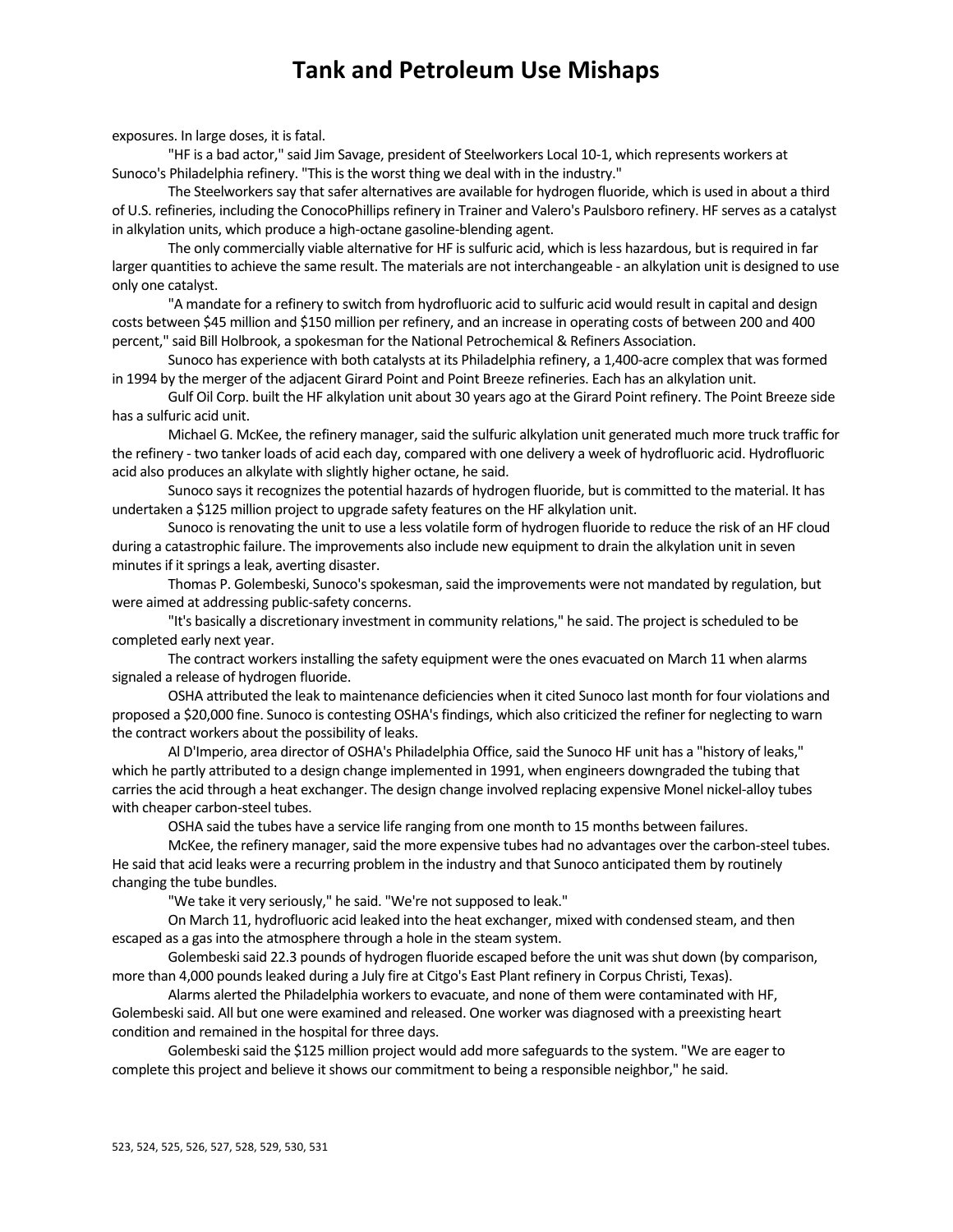But the improvements don't impress Savage, the head of the local Steelworkers union, who is a Sunoco employee.

"I don't want a less deadly form of HF," he said. "It really just needs to go away."

http://www.philly.com/inquirer/business/20090923\_Deadly\_acid\_poses\_a\_safety\_issue\_for\_Sunoco.html

#### **AUSTRALIA**

**SEPTEMBER 23 2009.** 

#### **SAIL‐WORLD NEWS. ETHANOL, OR E10 – IT WILL NEVER BE 'MATES' WITH BOATS 'OUTBOARD MOTOR REPAIRS CAN BE EXPENSIVE'**

It's marketed through Australian Brazilian, European, US service stations as E10, signifying the pump will dispense gasoline with 10 percent ethanol added.

Many 'good things' are claimed for this additive – many it believe burns cleaner, substantially reduces carbon monoxide emissions and green house gases.

Sounds good, right? Wrong! Not if you're boat owner.

Personally, I have found the subject rather confusing and have been fortunate in having some 'gold plated' assistance in delving into the ethanol situation in the form of Gary Fooks.

Gary Fooks is chairman of the Eco-Friendly Fishing Association and a man who has been a consultant to government authorities, boating industry associations and even boat builders.

Despite the fact that has been issuing warnings for some time, Fooks was astounded when he visited the Melbourne Boat Show three months ago and discovered many boat manufacturers remained blissfully unaware of the problems posed by ethanol.

'Ispoke with several manufacturers while I wasin Melbourne and the vast majority were simply unaware of the problem or failed to recognise any seriousness with it,' he explained, and added 'I feel the main issue is that people are assuming it's an outboard problem.

'But it's actually a hull problem. Most modern outboards can cope with E10, yet very few fuel systems are ready.

'Manufacturersin the automotive industry have reacted somewhat faster and plastics and rubbers with the durability to withstand ethanol's corrosive effects on fuel tanks, hoses, and seals have been developed.

'Sadly, boat manufacturers have been much slower to react and for that reason there are many boats in use today that will succumb to malfunctions that can be attributed to ethanol, be it disintegrating fuel tanks to destroyed fuel lines. 'It's these dissolved elements that get into engines and destroy outboards' he added.

One Queensland boat manufacturer is anything but unaware - Greg Haines, of the Haines Marine Group, says all boats produced by the company, Signature, Traveller, Ensign, Seafarer, Walker Bay and Correct Craft, all carry a sticker prominently placed.

It reads – WARNING The use of fuel containing ethanol may cause damage to your fuel system and/or engine. 'We've been placing this message on all our boats now, probably for the past four‐years orso,' Greg Haines

said.

So what exactly is the ethanol problem?

Is your engine going to fail, explode, seize? Nothing like that, ethanol introduces its own problems for boat owners.

We've mentioned earlier the 'good side' of ethanol, so let's take a look at its bad side.

Gary Fooks lists what he terms 'three crucial characteristics' associated with ethanol that boat owners should be aware of.

Basically, these three major problems are; it can totally dissolve fibreglass or corrode an aluminum fuel tank, it can 'eat' fuel lines and dissolved elements passthrough the best filtersinto an engine causing fatal damage.

Next it has a very poor shelf life compared to regular petrol.

And third, the ethanol can separate compromising the fuel mixture and releasing a dose of 100% ethanol into fuel systems and engines that can only cope with a 10% dose.

Firstly, it must be remembered that ethanol, although produced from grains such as corn and sugarcane, is actually a strong solvent.

So any old fuel stains and crud in fuel tanks will be dissolved. It's nice that it will clean the tank, but the residue either blocks fuel filters, or passes through the filter and damages engines.

The shelf life area is alone a major problem for boaters; let's face it, few recreational boats are used on a daily basis.